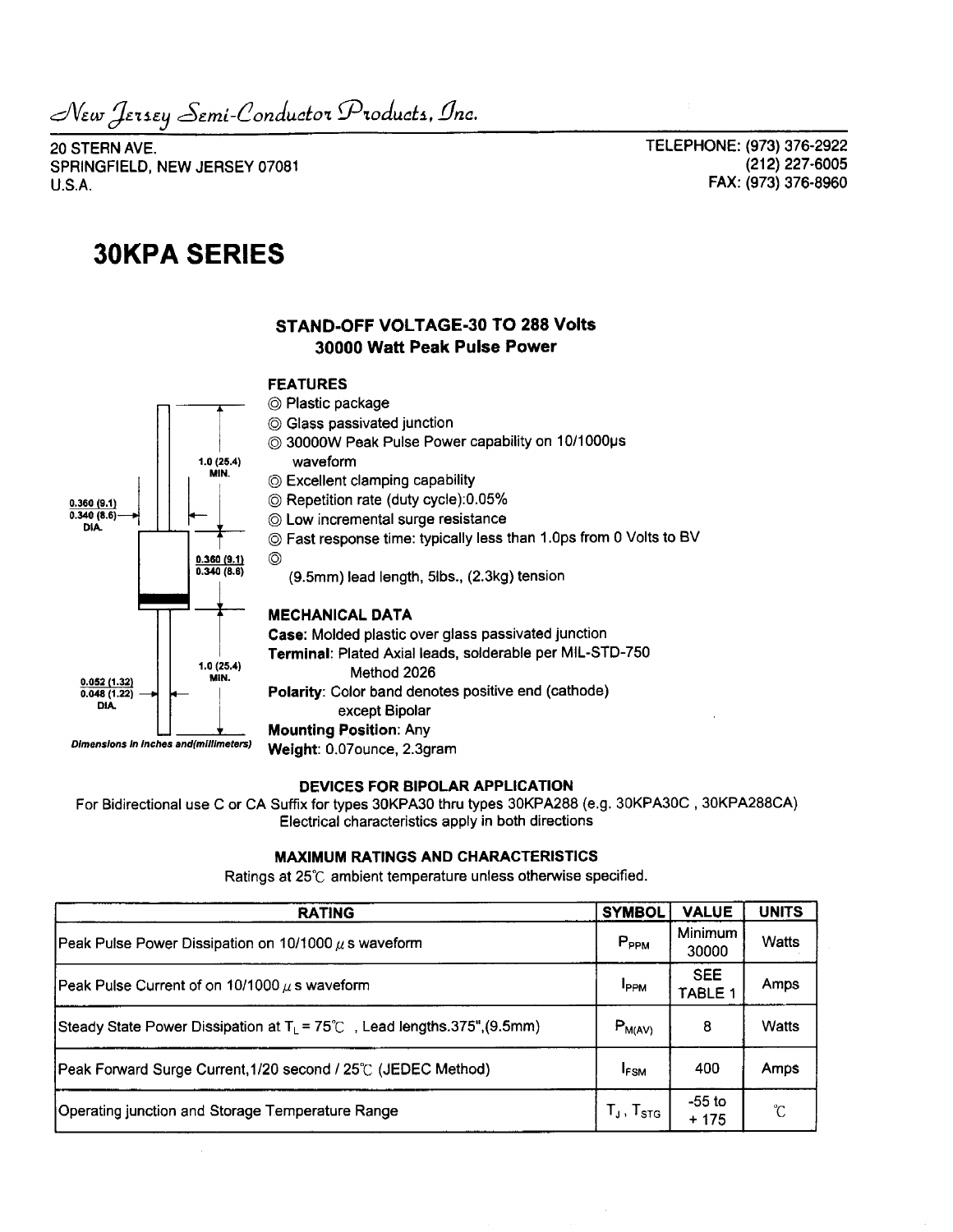New Jersey Semi-Conductor Products, Inc.

20 STERN AVE SPRINGFIELD, NEW JERSEY 07081 U.S.A.

**TELEPHONE: (973) 376-2922** (212) 227-6005 **FAX: (973) 376-8960**

| <b>30000 Watt TVS</b>  |                          |                                                                      |                                                                     |                                                |                                                                           |                                                              |                                                                                                  |  |  |  |
|------------------------|--------------------------|----------------------------------------------------------------------|---------------------------------------------------------------------|------------------------------------------------|---------------------------------------------------------------------------|--------------------------------------------------------------|--------------------------------------------------------------------------------------------------|--|--|--|
| <b>UNI-POLAR</b>       | <b>BI-POLAR</b>          | <b>REVERSE</b><br><b>STANDOFF</b><br><b>VOLTAGE</b><br>$V_{RWM} (V)$ | <b>BREAKDOWN</b><br><b>VOLTAGE</b><br>$V_{BR} (V)$<br><b>MIN.@h</b> | <b>TEST</b><br><b>CURRENT</b><br>$(I_T)$<br>mA | <b>MAXIMUM</b><br><b>CLAMPING</b><br><b>VOLTAGE</b><br>$@l_{PP}$ Vc $(V)$ | <b>PEAK</b><br><b>PULSE</b><br><b>CURRENT</b><br>$I_{PP}(A)$ | <b>REVERSE</b><br><b>LEAKAGE</b><br>@ V <sub>RWM</sub><br>$\mathbf{I}_{\mathbf{R}}$<br>$(\mu A)$ |  |  |  |
| 30KPA28A               | 30KPA28CA                | 28.00                                                                | 31.3                                                                | 50                                             | 50.0                                                                      | 606.0                                                        | 5000                                                                                             |  |  |  |
| <b>30KPA30A</b>        | 30KPA30CA                | 30.00                                                                | 33.5                                                                | 50                                             | 55.2                                                                      | 548.9                                                        | 5000                                                                                             |  |  |  |
| 30KPA33A               | 30KPA33CA                | 33.00                                                                | 36.9                                                                | 50                                             | 58.5                                                                      | 517.2                                                        | 5000                                                                                             |  |  |  |
| <b>30KPA36A</b>        | 30KPA36CA                | 36.00                                                                | 40.2                                                                | 50                                             | 61.8                                                                      | 490.3                                                        | 5000                                                                                             |  |  |  |
| <b>30KPA39A</b>        | 30KPA39CA                | 39.00                                                                | 43.6                                                                | 20                                             | 67.2                                                                      | 450.9                                                        | 2000                                                                                             |  |  |  |
| <b>30KPA42A</b>        | 30KPA42CA                | 42.00                                                                | 46.9                                                                | 10                                             | 72.0                                                                      | 420.8                                                        | 1000                                                                                             |  |  |  |
| 30KPA43A               | <b>30KPA43CA</b>         | 43.00                                                                | 48.0                                                                | 10                                             | 73.0                                                                      | 415.1                                                        | 1000                                                                                             |  |  |  |
| 30KPA45A               | 30KPA45CA                | 45.00                                                                | 50.3                                                                | 5                                              | 77.4                                                                      | 391.5                                                        | 250                                                                                              |  |  |  |
| <b>30KPA48A</b>        | 30KPA48CA                | 48.00                                                                | 53.6                                                                | 5                                              | 81.6                                                                      | 371.3                                                        | 150                                                                                              |  |  |  |
| 30KPA51A               | 30KPA51CA                | 51.00                                                                | 57.0                                                                | 5                                              | 86.4                                                                      | 350.7                                                        | 50                                                                                               |  |  |  |
| 30KPA54A               | 30KPA54CA                | 54.00                                                                | 60.3                                                                | $\overline{5}$                                 | 91.4                                                                      | 331.5                                                        | 20                                                                                               |  |  |  |
| 30KPA58A               | 30KPA58CA                | 58.00                                                                | 64.8                                                                | 5                                              | 92.4                                                                      | 327.9                                                        | 20                                                                                               |  |  |  |
| 30KPA60A               | <b>30KPA60CA</b>         | 60.00                                                                | 67.0                                                                | 5                                              | 102.0                                                                     | 297.1                                                        | 15                                                                                               |  |  |  |
| 30KPA64A               | 30KPA64CA                | 64.00                                                                | 71.5                                                                | 5                                              | 104.0                                                                     | 291.3                                                        | 10                                                                                               |  |  |  |
| 30KPA66A               | 30KPA66CA                | 66.00                                                                | 73.7                                                                | 5                                              | 107.0                                                                     | 283.2                                                        | 10                                                                                               |  |  |  |
| 30KPA70A               | 30KPA70CA                | 70.00                                                                | 78.2                                                                | 5                                              | 109.0                                                                     | 278.0                                                        | 10                                                                                               |  |  |  |
| 30KPA71A               | 30KPA71CA                | 71.00                                                                | 79.3                                                                | 5                                              | 111.5                                                                     | 271.7                                                        | 10                                                                                               |  |  |  |
| 30KPA72A               | 30KPA72CA                | 72.00                                                                | 80.4                                                                | 5                                              | 114.0                                                                     | 265.8                                                        | 10                                                                                               |  |  |  |
| 30KPA75A               | 30KPA75CA                | 75.00                                                                | 83.8                                                                | 5                                              | 119.4                                                                     | 253.8                                                        | 10                                                                                               |  |  |  |
| <b>30KPA78A</b>        | <b>30KPA78CA</b>         | 78.00                                                                | 87.1                                                                | 5                                              | 129.0                                                                     | 234.0                                                        | 10                                                                                               |  |  |  |
| 30KPA84A               | 30KPA84CA                | 84.00                                                                | 93.8                                                                | $\overline{\mathbf{5}}$                        | 139.2                                                                     | 217.7                                                        | 10                                                                                               |  |  |  |
| 30KPA90A               | 30KPA90CA                | 90.00                                                                | 100.5                                                               | 5                                              | 146.4                                                                     | 207.0                                                        | 10                                                                                               |  |  |  |
| <b>30KPA96A</b>        | 30KPA96CA                | 96.00                                                                | 107.2                                                               | 5                                              | 156.0                                                                     | 194.2                                                        | 10                                                                                               |  |  |  |
| 30KPA102A              | 30KPA102CA               | 102.00                                                               | 113.9                                                               | 5                                              | 165.6                                                                     | 183.0                                                        | 10                                                                                               |  |  |  |
| 30KPA108A              | 30KPA108CA               | 108.00                                                               | 120.6                                                               | 5                                              | 175.2                                                                     | 172.9                                                        | 10                                                                                               |  |  |  |
| 30KPA120A              | 30KPA120CA               | 120.00                                                               | 134.0                                                               | 5                                              | 194.4                                                                     | 155.9                                                        | $\overline{10}$                                                                                  |  |  |  |
| 30KPA132A              | 30KPA132CA               | 132.00                                                               | 147.4                                                               | 5                                              | 213.0                                                                     | 142.3                                                        | 10                                                                                               |  |  |  |
| 30KPA144A              | 30KPA144CA               | 144.00                                                               | 160.8                                                               | 5                                              | 223.2                                                                     | 135.8                                                        | 10                                                                                               |  |  |  |
| 30KPA150A              | 30KPA150CA               | 150.00                                                               | 167.6                                                               | 5                                              | 233.4                                                                     | 129.8                                                        | 10                                                                                               |  |  |  |
| 30KPA156A              | 30KPA156CA               | 156.00                                                               | 174.3                                                               | 5                                              | 245.0                                                                     | 123.7                                                        | 10                                                                                               |  |  |  |
| 30KPA160A              | 30KPA160CA               | 160.00                                                               | 178.7                                                               | $\overline{\mathbf{5}}$                        | 252.6                                                                     | 120.0                                                        | 10                                                                                               |  |  |  |
| 30KPA168A              | 30KPA168CA               | 168.00                                                               | 187.7                                                               | 5                                              | 272.4                                                                     | 111.2                                                        | 10                                                                                               |  |  |  |
| 30KPA170A              | 30KPA170CA               | 170.00                                                               | 189.9                                                               | 5<br>5                                         | 275.0                                                                     | 110.2                                                        | 10                                                                                               |  |  |  |
| 30KPA180A              | 30KPA180CA               | 180.00                                                               | 201.1                                                               |                                                | 290.4                                                                     | 104.3                                                        | 10                                                                                               |  |  |  |
| 30KPA198A              | 30KPA198CA               | 198.00                                                               | 221.2<br>241.3                                                      | b<br>$\overline{\mathbf{5}}$                   | 319.8<br>348.6                                                            | 94.7<br>86.9                                                 | 10<br>10                                                                                         |  |  |  |
| 30KPA216A              | 30KPA216CA               | 216.00                                                               | 268.1                                                               | 5                                              | 387.0                                                                     | 78.3                                                         | 10                                                                                               |  |  |  |
| 30KPA240A              | 30KPA240CA               | 240.00                                                               | 288.2                                                               |                                                |                                                                           |                                                              |                                                                                                  |  |  |  |
| 30KPA258A              | 30KPA258CA               | 258.00                                                               | 290.4                                                               | 5                                              | 416.4<br>416.0                                                            | 72.8<br>72.8                                                 | 10                                                                                               |  |  |  |
| 30KPA260A<br>30KPA270A | 30KPA260CA               | 260.00<br>270.00                                                     | 301.6                                                               | 5<br>5                                         | 436.2                                                                     | 69.5                                                         | 10<br>10                                                                                         |  |  |  |
|                        | 30KPA270CA               | 280.00                                                               |                                                                     | $\overline{\mathbf{5}}$                        | 464.0                                                                     | 65.3                                                         | 10                                                                                               |  |  |  |
| 30KPA280A              | 30KPA280CA               | 288.00                                                               | 312.8<br>321.7                                                      | 5                                              | 469.9                                                                     | 64.5                                                         | 10                                                                                               |  |  |  |
| 30KPA288A<br>30KPA300A | 30KPA288CA<br>30KPA300CA | 300.00                                                               | 333.0                                                               | 5                                              | 483.0                                                                     | 62.0                                                         | 10                                                                                               |  |  |  |
| <b>30KPA350A</b>       | 30KPA350CA               | 350.00                                                               | 389.0                                                               | 5                                              | 564.0                                                                     | 53.0                                                         | 10                                                                                               |  |  |  |
| 30KPA400A              | 30KPA400CA               | 400.00                                                               | 444.0                                                               | 5                                              | 644.0                                                                     | 46.0                                                         | 10                                                                                               |  |  |  |
|                        |                          |                                                                      |                                                                     |                                                |                                                                           |                                                              |                                                                                                  |  |  |  |

**For bidirectional type having Vrwm of 40 volts and less, the IR limit is double**

**For parts without A , the N&R is ± 10%**